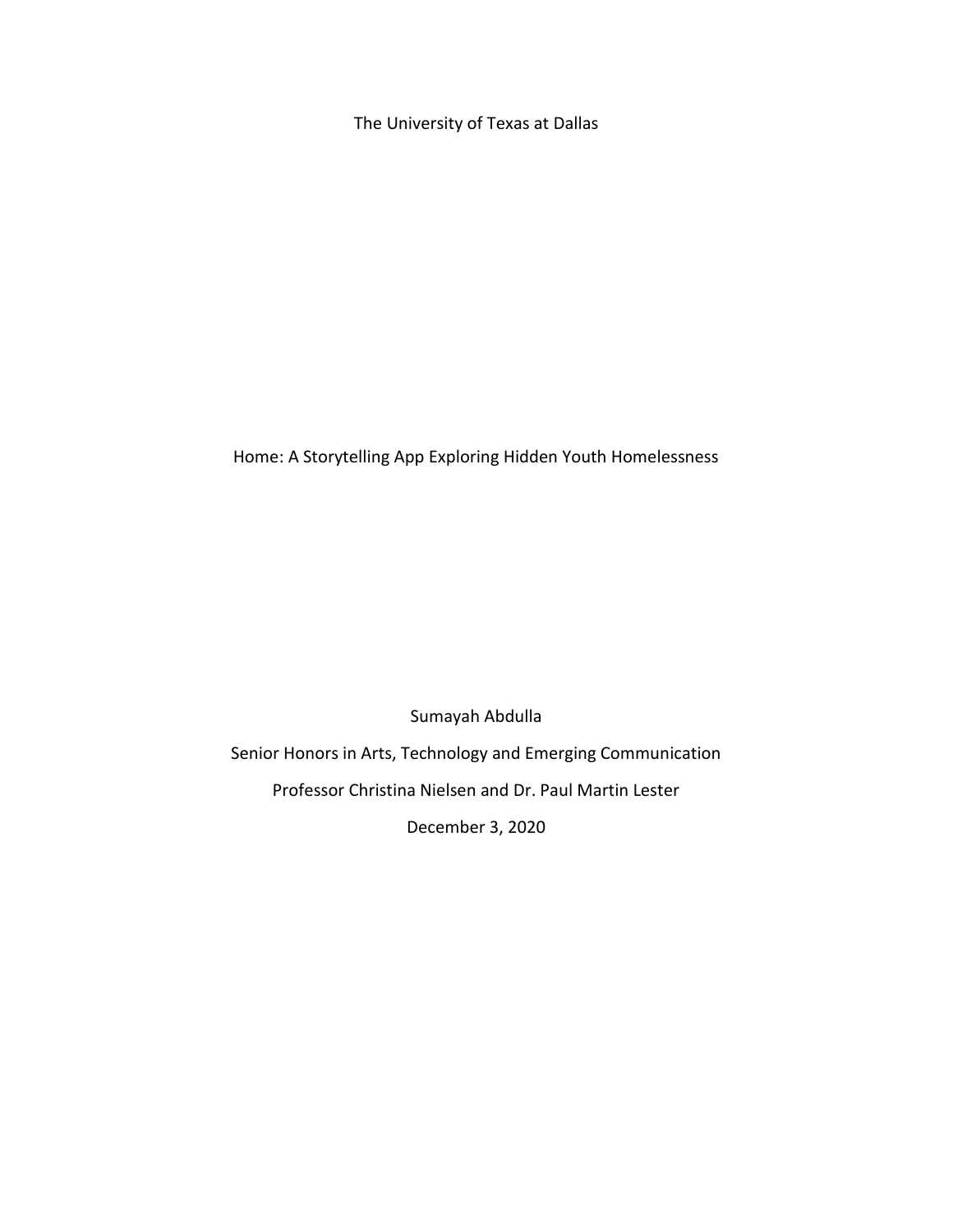One in ten young American adults between the ages of 18-25, over 3.5 million people, experience homelessness over the course of a year. For youth ages 13-17 the numbers are also high, with 700,000 (1 in 30) youth experiencing some form of homelessness each year in the United States (Morton, Dworsky, & Samuels, 2017). "Home" a web-based app prototype, shares stories of youth who are experiencing homelessness to bring awareness to the issue, along with resources for those facing homelessness or those who want to help others. "Home" teaches viewers about the seriousness of youth homelessness and promotes empathy and selfreflection through the use of research-backed stories, powerful imagery, and design elements such as colors, typography and interaction patterns. This research paper will cover the background, inspiration and purpose for the project, data and key information about youth homelessness, the design process for creating the app, and what the project accomplishes.

## **Project Background**

During my junior and senior years of high school, I volunteered at The Main Place (TMP). Based in Irving, Texas, TMP serves teens experiencing homelessness by providing them with a free shopping experience. Teens at TMP are fitted into new outfits for school graduations, job interviews and more with the help of a personal consultant. TMP also provides teens and their families with hygiene supplies, blankets and winter coats, as well as connecting them to resources for finding housing, jobs and other essential services. TMP is one of dozens of nonprofits created to serve the homeless in Irving, Dallas and other surrounding areas of DFW (Allen, 2020). Sharon Johnston, founder of The Main Place, started this initiative in 2006 after learning that the city of Irving alone had over one thousand homeless teens that year (Johnston, 2020). Shocked and heartbroken at the numbers, she decided to put her background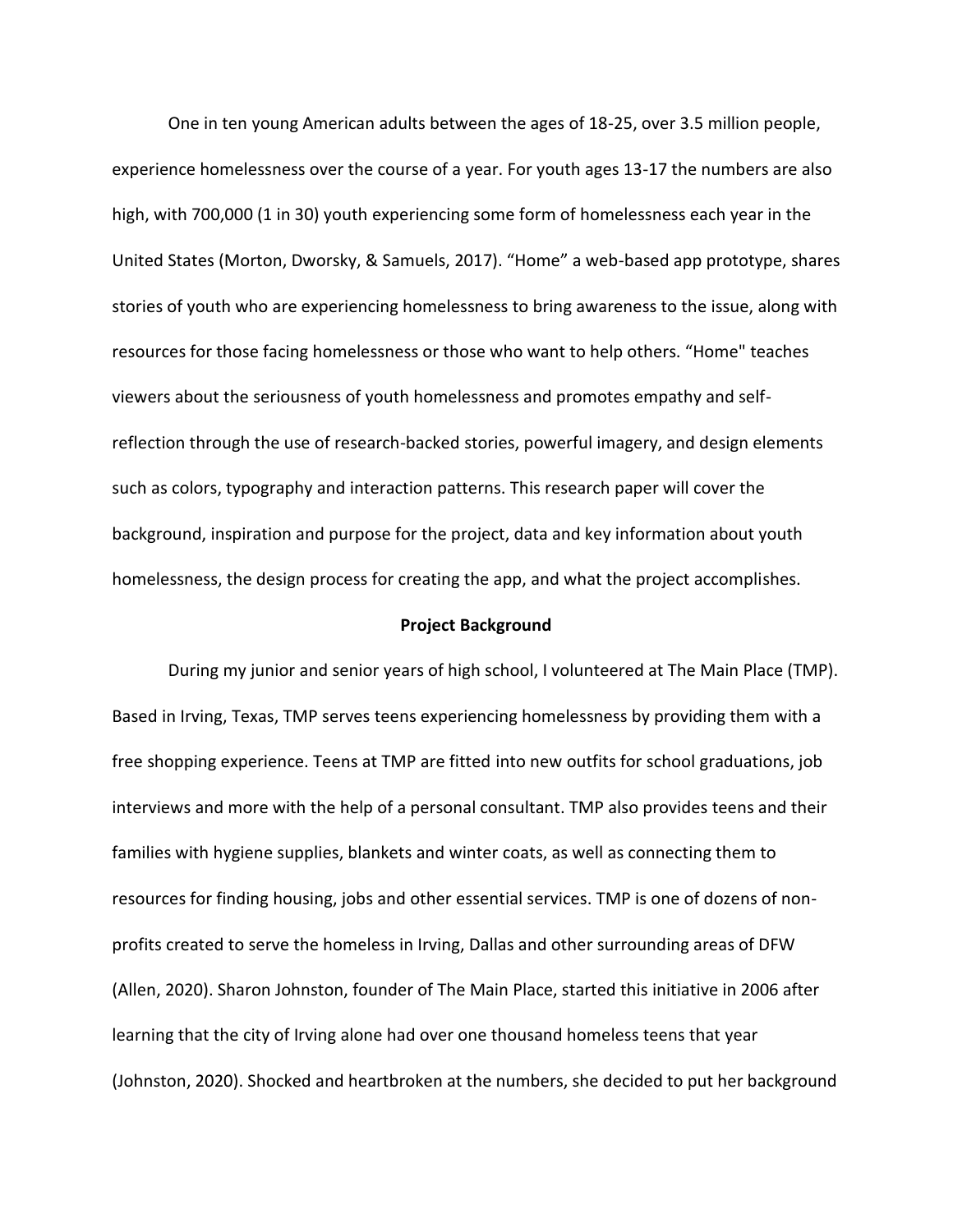in fashion retailing to use and created a "retail store without a cash register" to serve the homeless youth of Irving ("Our History," 2020). Johnston also learned that homelessness is not always visible. While some homeless people live in public places and are visibly homeless, others are simply housing insecure. This means that they do not know where their next safe place will be, whether it is staying on a friend's couch, sleeping in their car or spending a night at a shelter (Johnston, 2020). Because of housing insecurity, homelessness is often hidden and does not show up when government agencies record the numbers of homeless people in cities on a given night (Garnham, 2020). Shedding light on unseen homelessness is the focus for this project.

Storytelling can convince people to learn about topics they might otherwise not be interested in, as shown in the *Interactive Haiku* project (Roy, Tomassi & Musa, 2015). Home borrows elements from Interactive Haiku by using interactive stories paired with imagery to teach users new things. Interactive Haiku uses illustrations to convey the general concept and mood of a haiku, while Home uses real-life images to make the stories feel more real, concrete and personal. Home also uses a similar format to Interactive Haiku's web-based stories which users can scroll through. The "random story" feature from Interactive Haiku was not used in Home because the goal was for users to deliberately pick which story to read based on what is most interesting or relatable to them personally. Interactive Haiku features twelve stories that were overseen by a board of directors. Each story was created through the collaboration of multiple writers, designers and animators ("National Film Board," 2015). Since Home is an individual project and each story was designed and written by one person, a smaller selection of three stories was used.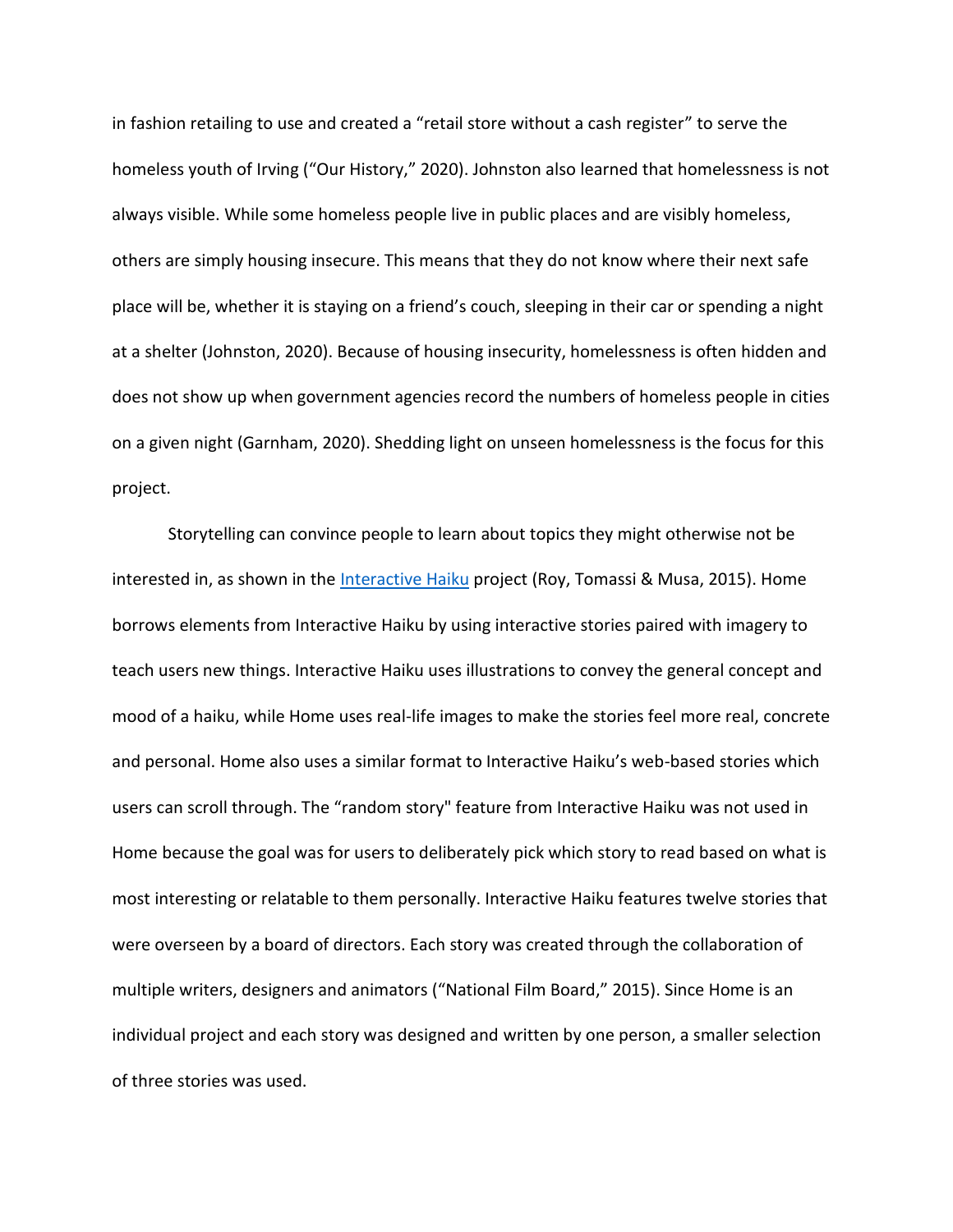The Shelter - [Hidden Homelessness](https://www.behance.net/gallery/100060679/Hidden-Homelessness-Campaign?tracking_source=search_projects_recommended%7Chomelessness) campaign created by Lydia Lanning shows averagelooking teens and young adults with captions that let viewers know they are experiencing homelessness and need help (Lanning, 2020). Lanning's project breaks societal stereotypes that the homeless are criminals, panhandlers, mentally ill and dangerous to be around (Truong, 2012). Home uses this idea by the juxtaposition of seemingly average-looking youth with their stories about experiencing homelessness. This causes viewers to question the stereotypes and biases they hold, and change negative perceptions of homelessness to feelings of empathy and compassion. The Shelter Campaign aimed to reach young adults who were experiencing homelessness. In contrast, Home is aimed towards educating a general audience of young adults about homelessness whether they are at risk of experiencing homelessness or not, as well as providing resources that can be shared.

The stories used in Home are fictional, but are based on aggregated data of dozens of real experiences from homeless students shared by Sharon Johnston, Dustin Perkins (Senior Director of Clients and Solutions at the Austin Street Center), and personal accounts of youth who experienced homelessness that were discovered online on Centre Point UK, Our Calling and Reddit ("IAMA", 2012; "College student", 2018; Allen, 2020; Johnston, 2020; "The Hub", 2020). Mary Haskett's research on families experiencing homelessness and the factors that put someone at risk for experiencing homelessness informed what situations would be used in the stories, including abuse, race and ethnicity, financial resources and support networks (Haskett, Perlman & Cowan, 2014).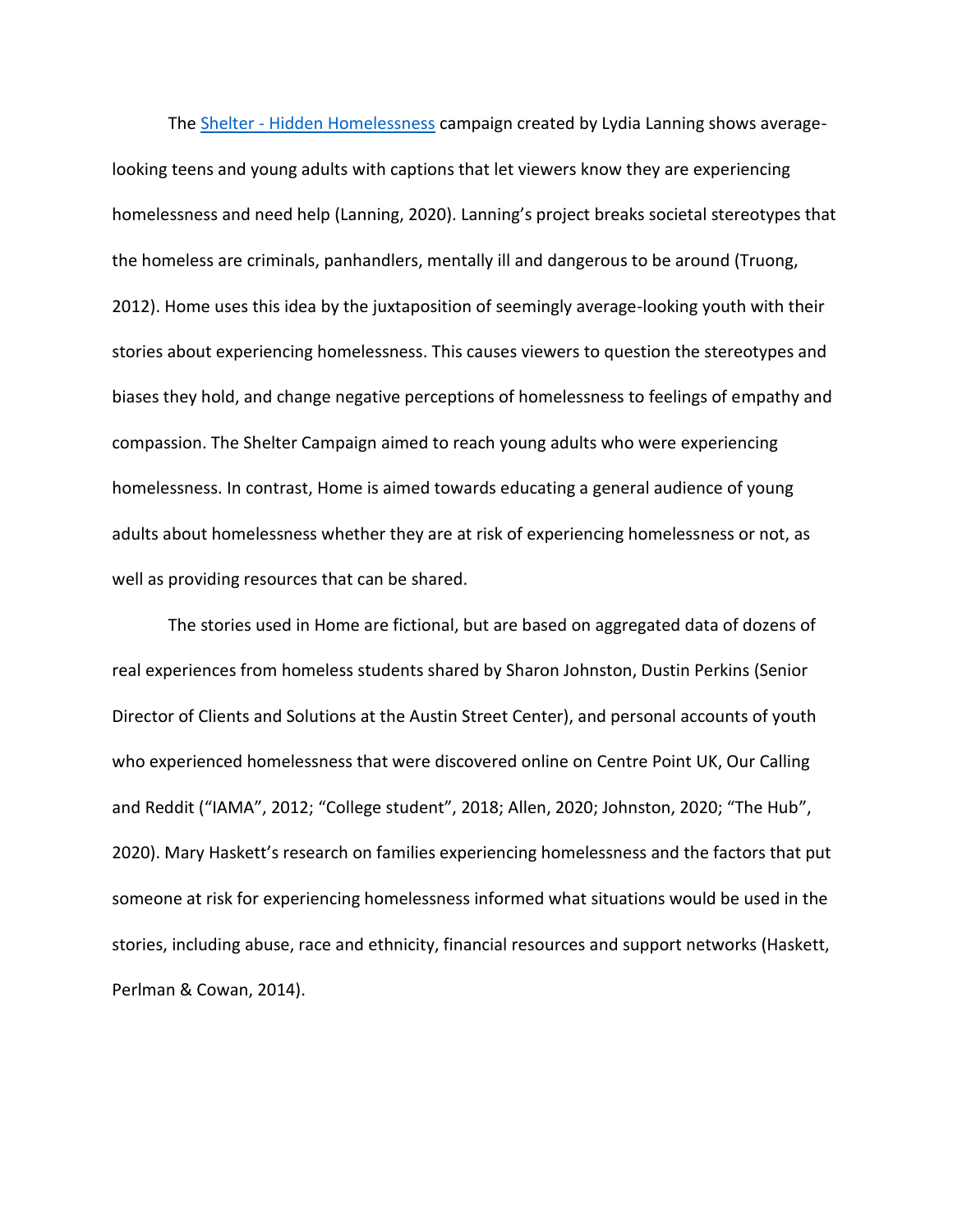#### **Research**

In the United States, 58,000 family households are identified as homelessness each year (United States Interagency*,* 2020). The National Alliance to End Homelessness reports an additional 150,630 households that utilize emergency or transitional housing each year (National Alliance to End Homelessness, 2019). When a family experiences homelessness, children experience traumas that can affect their mental and physical development. Longer periods of homelessness can negatively impact a child's ability to become a successful adult, which can keep families in a cycle of poverty and homelessness for generations (Baldari, 2016). Even one family experiencing homeless is too many, because of the lasting negative effects homelessness can have on generations of people. Families face a particularly difficult situation, since many shelters only serve single adults and few offer childcare or rides to and from school, preventing parents from working to support their family and recover from homelessness (United States Interagency*,* 2020). When people experience homelessness they are housed, given financial assistance, and paired with roommates with whom they share rent and living expenses. Since a family with children would need a larger space and more food and supplies, living expenses are higher than that of two single adults. The family would also miss the added benefit of more adults contributing income (Allen, 2020).

"1 out of 3 pre-teens and teens is drawn into human trafficking and sexual or labor slavery within 48 hours of becoming homeless" ("The Main Place", 2020).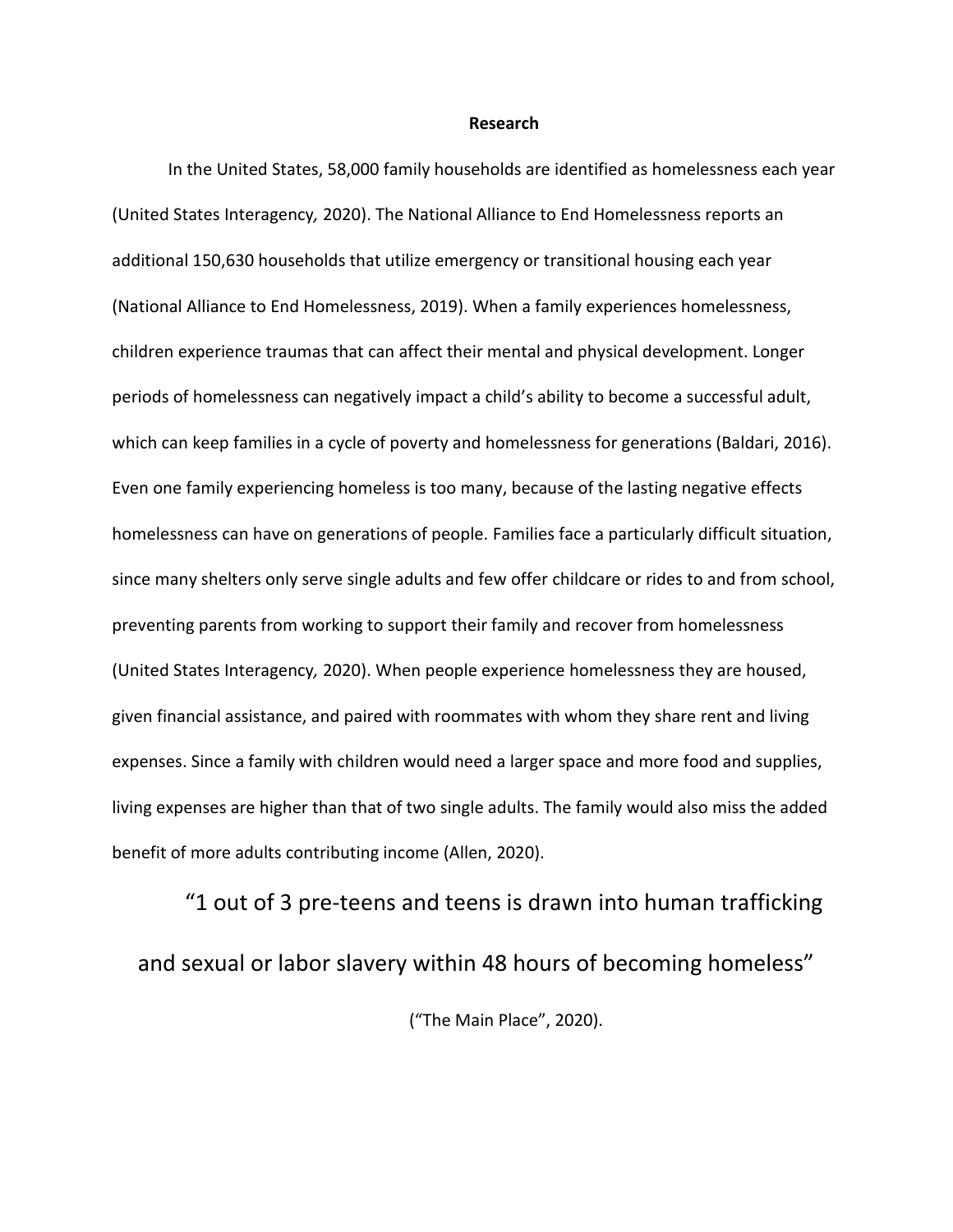In 1987, the McKinney-Vento Homeless Assistance Act defined the legal definition of homeless youths as "individuals who lack a fixed, regular, and adequate nighttime residence" ("McKinney-Vento Definition", 2020). This description includes children or youth who are sharing someone else's home due to a hardship, having a primary nighttime residence that is not designed to accommodate sleeping for human beings, living in cars, public spaces, bus or train stations, or abandoned buildings, and any migrant children who fit into one or more of these situations. This legal ruling opened the doors for non-profits to gain funding and support children and youth experiencing any of these situations, not just the stereotypical idea people have of a homeless person. This legal definition shows that youth experience "hidden homelessness" due to an unstable living situation, even if it is not obvious at first glance.

Engaging Homelessness, a four-week program led by Dustin Perkins, was a primary source for this project (Allen, 2020). Once a week for four weeks, experts in the non-profit industry who have served people experiencing homelessness for decades shared stories, statistics on homelessness, and effective ways to help someone get out of homelessness. In this program, Perkins shared the importance of using people-first language. Instead of calling an individual homeless, Perkins referred the people they serve as "client" and advocated the use of the phrase "person experiencing homeless" to encourage thinking of it as a person who is going through a hard time in their life and not defining them by the crises they are currently facing. Perkins shared the Homeless Equation: Poverty + Crises – Support System = Homelessness (Allen, 2020). This applies to most adults who experience homelessness. However, children and youth more commonly face homelessness due to parental neglect and abuse, and poverty is not always involved (Johnston, 2020). Although the Homeless Equation is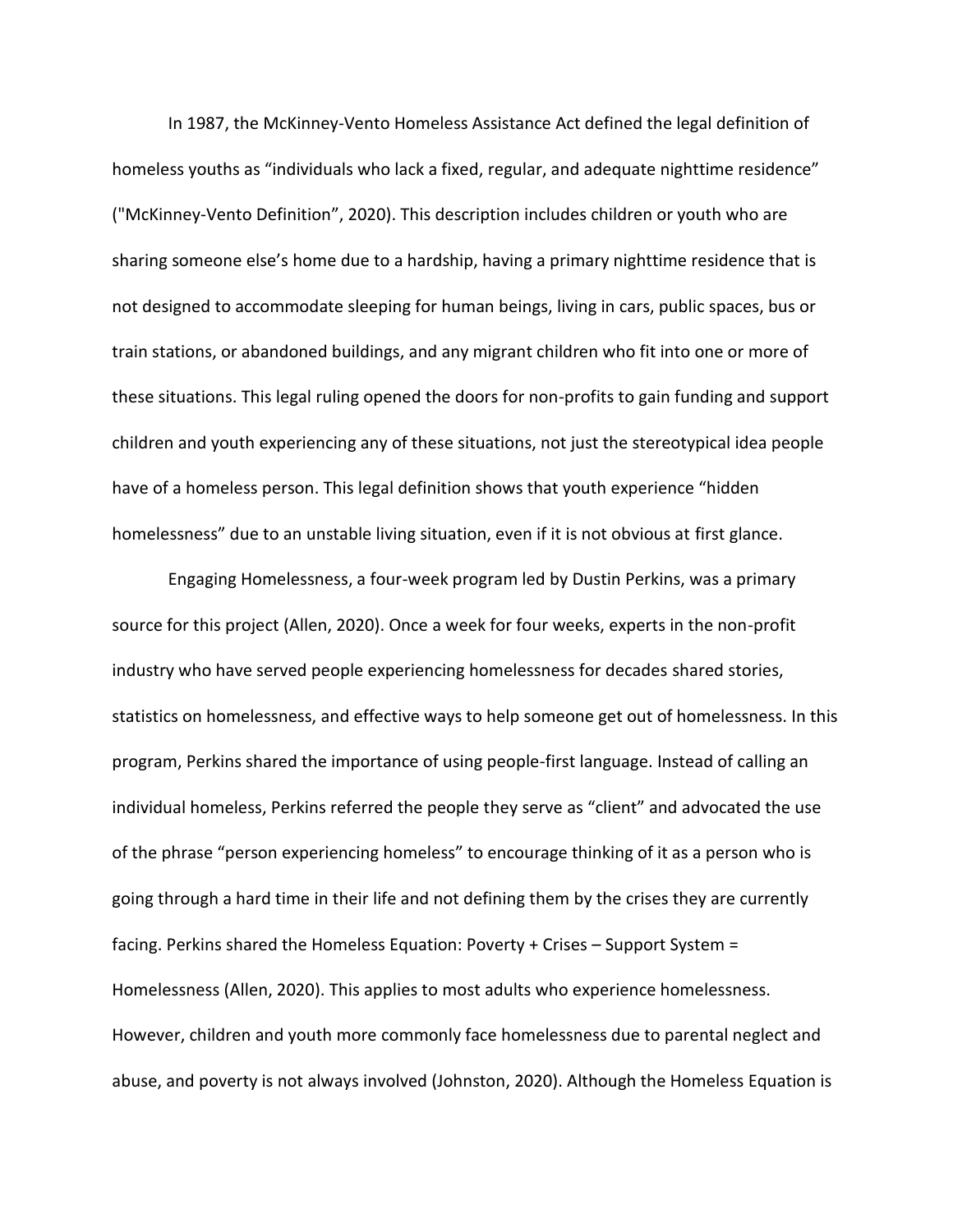a general guideline to understand how homelessness can happen, a key point emphasized throughout the entire program is that every person who experiences homelessness has their own unique story, and even after dealing with thousands of homeless clients, Perkins and his colleagues were hesitant to generalize when it came to explaining why people experienced homelessness.



(Morton, Dworsky, & Samuels, 2017)

Although Perkins discouraged generalizations about *why* someone is homelessness, there are a few key demographics that make a teen or young adult *more likely* to experience homelessness. Some of these factors include not graduating high school or having a GED, poverty, being Hispanic or non-white, being Black or African American, being LGBTQ+, and being a young, unmarried parent. (Morton, Dworsky, & Samuels, 2017). Forty percent of all homeless youth in the U.S. are LGBTQ+ (Allen, 2020). This population of youth in particular are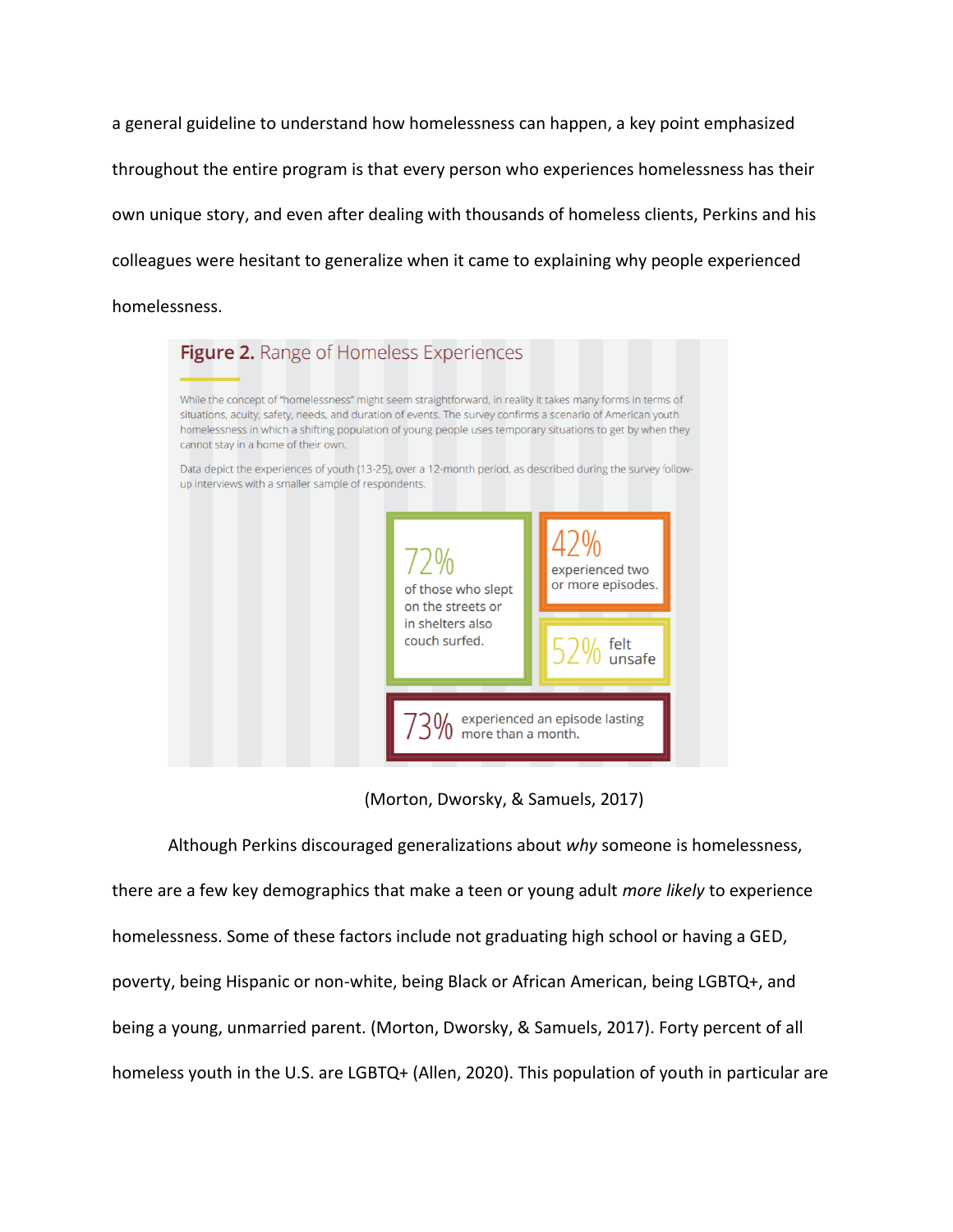vulnerable to experiencing homelessness and need extra support. Experts from the Engaging Homelessness panel reported that young adult clients want to fit in more with their peers and are less likely to seek help from a shelter, soup kitchens or other resources. This makes serving youth clients challenging, since many youths face these battles silently and are hesitant to publicly seek help. However, serving this demographic is crucial because their shame of seeking help leads to more dire situations. These insights about youth show that teens and young adults experiencing homelessness need to be directed to resources that are discreet and can offer help without making them feel awkward or ashamed of their circumstances.

Homelessness has become more prevalent since the COVID-19 pandemic began. According to a study by CityLab University, COVID-19 could lead to a forty-five percent increase for homelessness in the U.S. within one year (Schneider, 2020). With the negative health implications of a pandemic on the rise, living on the streets has become more dangerous. In fact, studies show that the age-adjusted mortality rate for homeless New Yorkers is sixty-one percent higher than the general New York population (Schneider, 2020). The pandemic has had severe financial impacts, with many Americans losing their jobs and ability to pay rent or buy food. These impacts have been most prevalent in Black, Latino, Indigenous, and immigrant households, which are already some of the most at-risk groups for experiencing homelessness. All of this added stress caused by the pandemic will likely lead to a rise in homelessness in upcoming years (Center on Budget and Policy Priorities, 2020).

### **Design Process**

This project was created to use design for social good, combining user experience methods and a mobile app design to confront the issue of youth homelessness. In addition to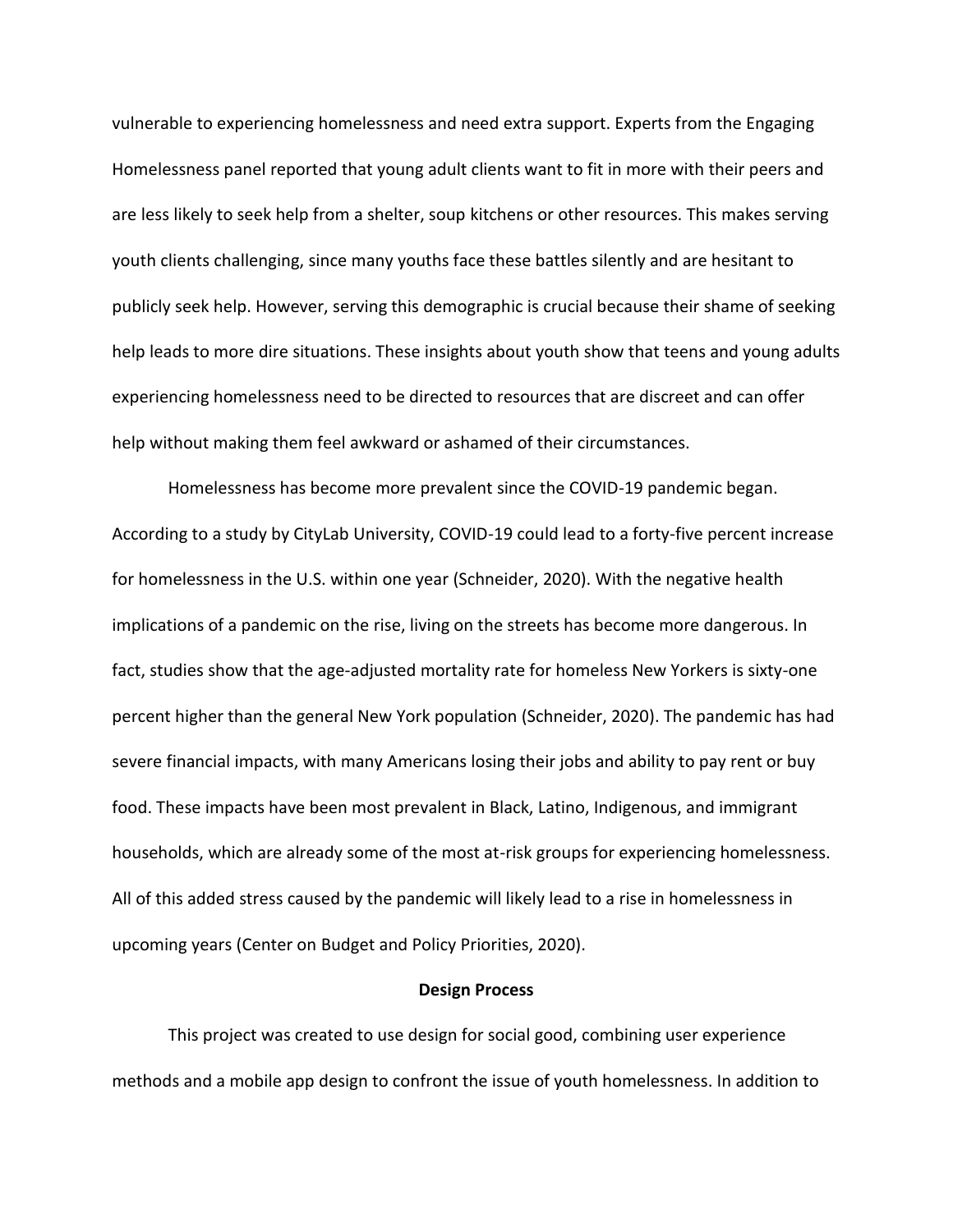research mentioned above, the design part of the project followed a detailed process to bring the project idea to life in Figma, a collaborative design tool.

The first step was creating sketches to brainstorm the general layout of the app. The layout was designed to mimic a storybook to draw users into the stories and create change through empathy and self-reflection.



Next, wireframes were created to map out how the design would look in reality on Figma, and plan patterns of interaction such as entering the app, moving through each story page and discovering resources to help with youth homelessness.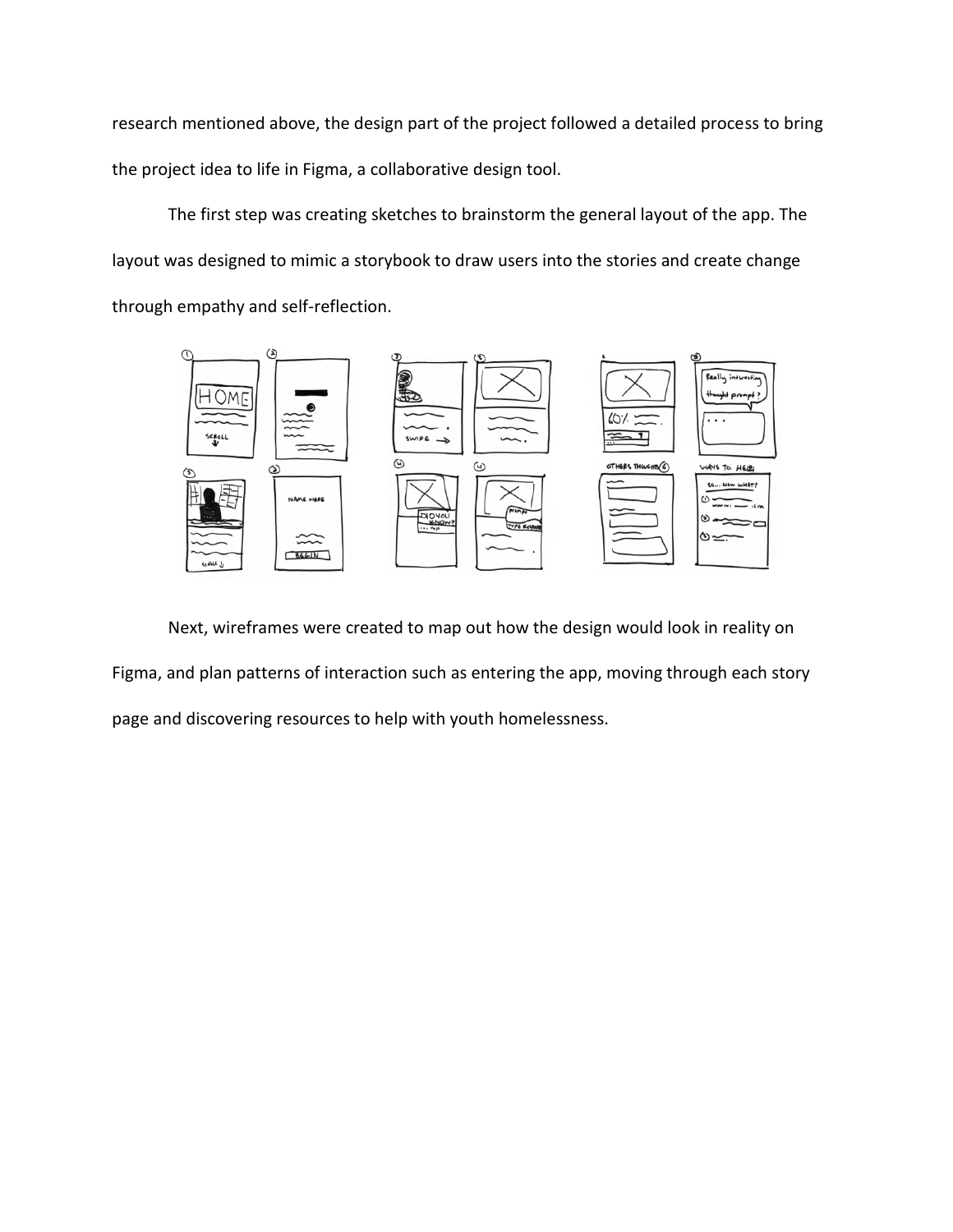

A color scheme of mostly black was chosen to keep the focus on the images and story content, with small pops of color used to attract readers' eyes to desired locations at various decision points, like when the user is instructed to choose which story to enter. White text on a black background was used to keep the app in "night mode", making reading easier on the eyes and giving users the feeling of reading a story.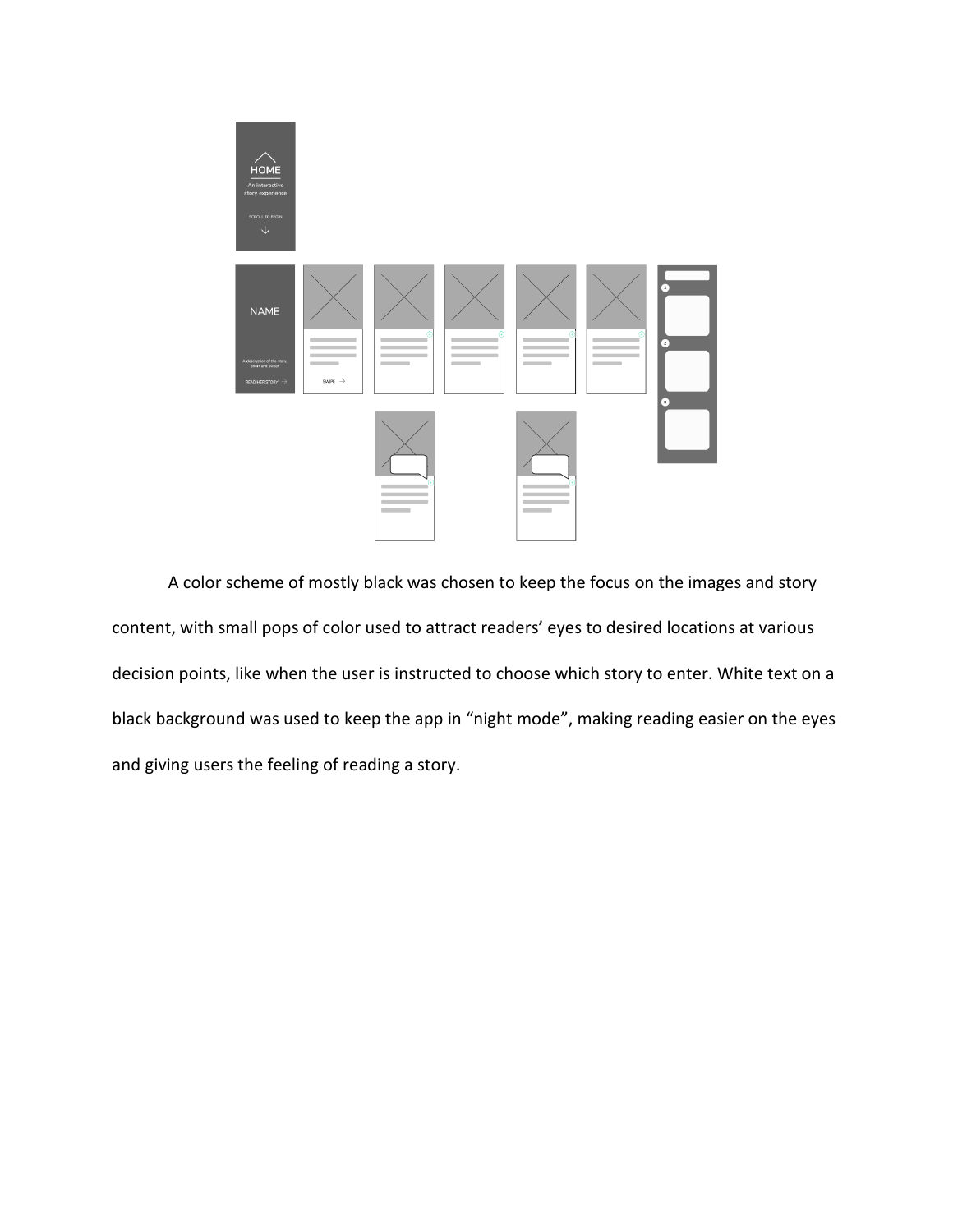

Multiple patterns of interaction were tried and tested. The original method of interaction between stories and story pages was a horizontal swipe, left to right. This was done to mimic reading through a physical book. However, when these interactions were tested with users, they commented that the horizontal swiping reminding them of "swiping left on Tinder." That negative connotation resulted in changing the interaction to vertical swipes instead of horizontal. The vertical swipe and drag interaction also tested poorly with users because of how far users had to drag the finger from top-to-bottom of the screen. Ultimately a tap was used to navigate from page to page, which tested positively with users and was more intuitive.

The content of each of the three stories was chosen deliberately, to highlight specific elements of youth homelessness that are important for viewers to understand. Story one, Sarah, focuses on parental abuse and the struggles that come along with escaping an abusive environment. This was chosen because parental and family abuse is one of the leading contributing factors of youth homelessness (TMP). Story two, Ian, focused on poverty and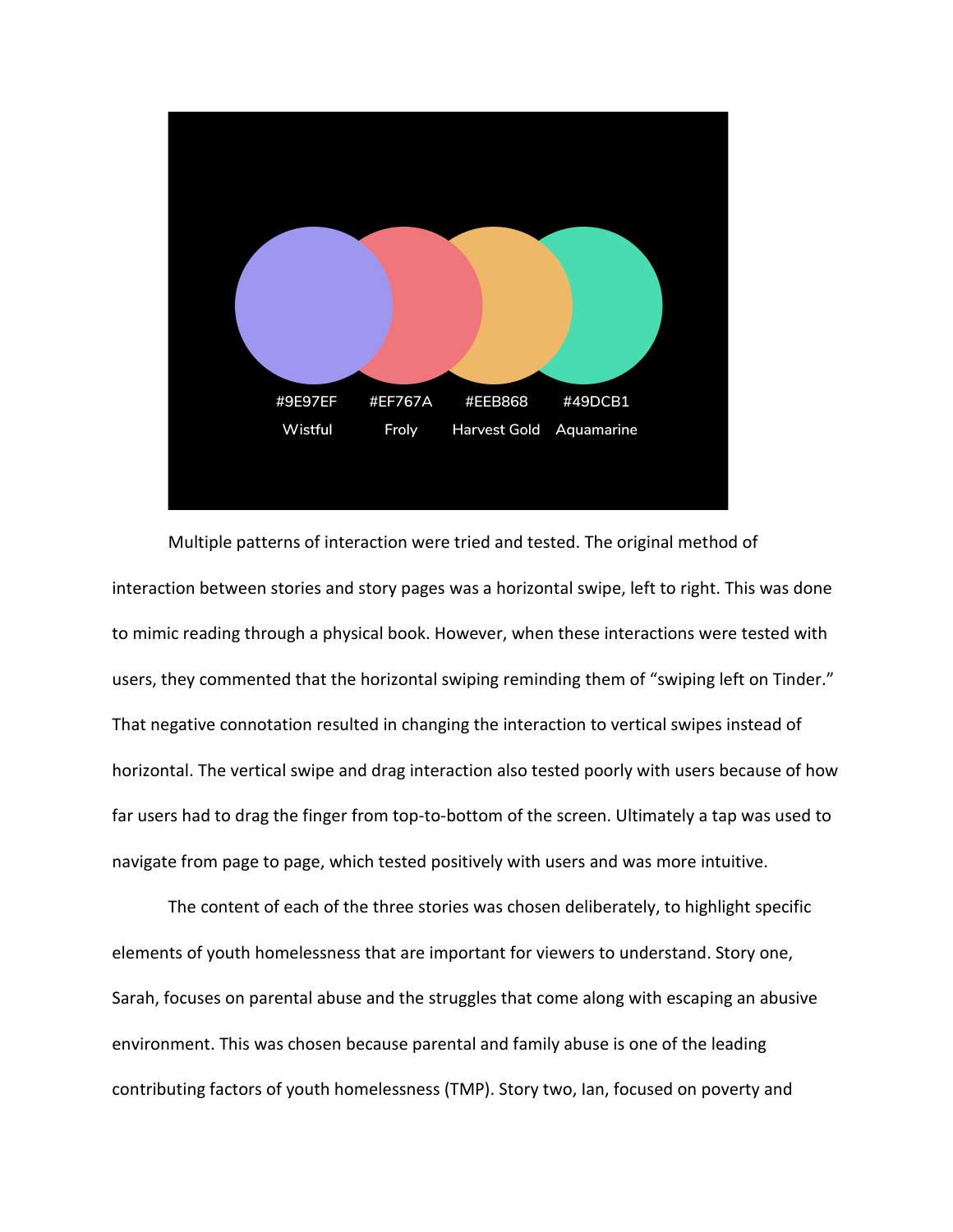shows how the Homelessness Equation can affect a family when they face a crisis and do not have a support network. This was chosen to emphasize the intense difficulty families with children face when trying to recover from homelessness compared to single adults. Story three, Alex, focuses on a coming out story and rejection of LGBTQ+ youth from their family. Since forty percent of homeless youth are LGBTQ+, it was crucial to share a story showing how a young person can end up homeless and abandoned when their family or support system does not accept their identity. Since men are more likely to be unsheltered than women, two of the three stories follow the lives of young men (Moses & Jansko, 2019). Originally the project scheduled two weeks to create the story content. In reality, four weeks were spent on this portion of the project to ensure that the stories captured reality, shared clear messages and had a strong emotional impact on viewers.

The initial design sketches included extra buttons and pop-up boxes to ask users questions at various points in the stories. As the project developed and the purpose of the app was refined, it became clear that having too many available interactions in the app would draw away attention from the stories, which were meant to be the main focus. To reduce noise and potential distractions for users, as well as to make up for the extra time spent on writing content and finding images for the three stories, unnecessary interactions were removed and the design was kept clean, simple and minimal.

User testing was conducted to test a first version of the app prototype. Ten users tried out the interactive Figma prototype and were given an anonymous Google form to share their experiences and offer constructive criticism and feedback. Sixty percent of users reported lower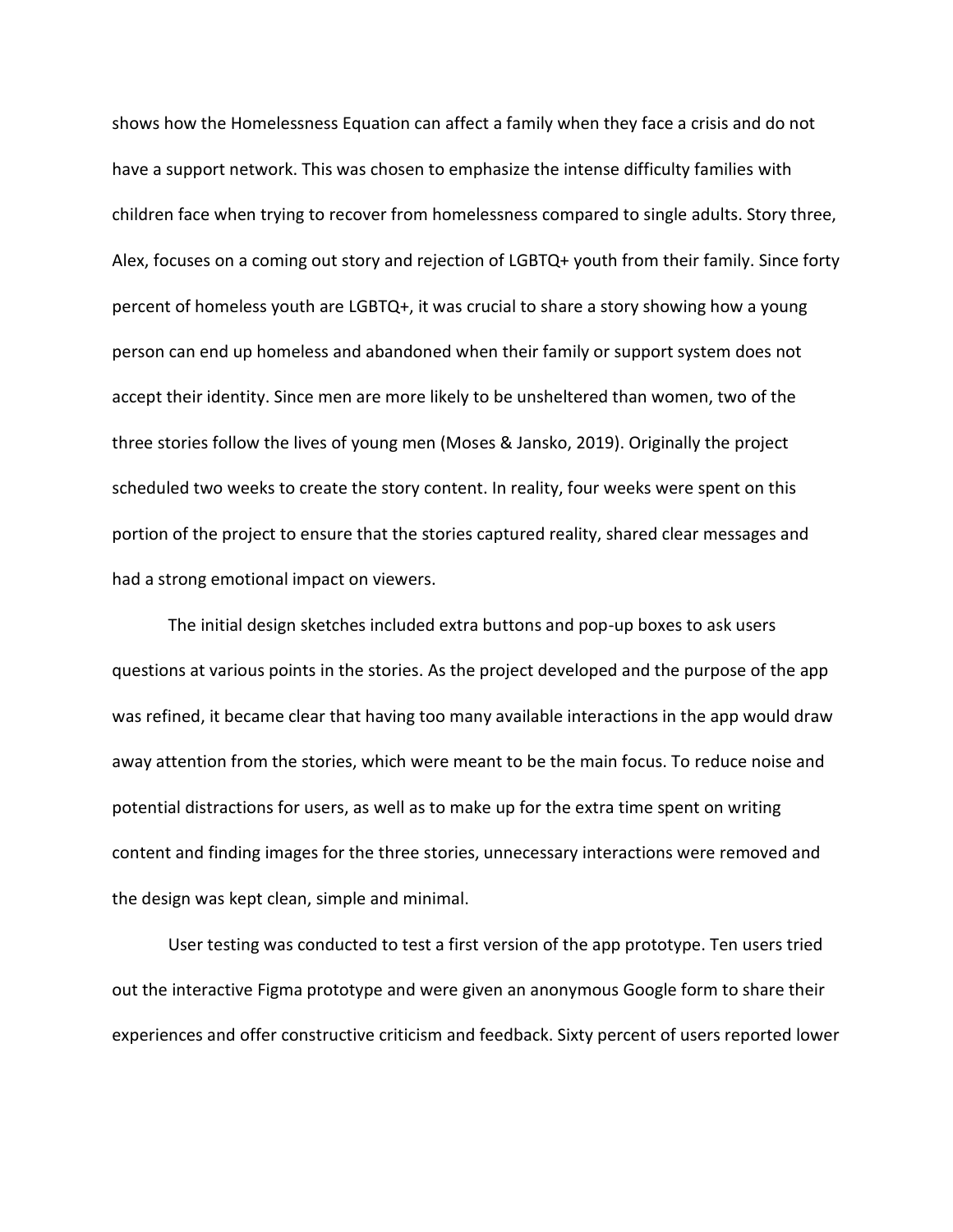levels of knowledge about youth homelessness prior to using the app, and higher levels of

# knowledge after using the app.

10 responses

On a scale of 1-5, how much did you know about youth homelessness before using this app? 10 responses



On a scale of 1-5, how much do you feel you know about youth homelessness after using this app?

 $6\overline{6}$ 6 (60%)  $\overline{4}$  $\overline{2}$ 2 (20%)  $0(0\%)$  $\mathbf{0}$  $\overline{a}$  $\mathbf{3}$  $\overline{4}$  $\overline{5}$ 

This data showed that the stories effectively accomplished the desired effect of teaching people about youth homelessness and bringing awareness to the issue. Users were given the option to include what they liked best about the app prototype, and what they thought could be improved.

Positive comments included:

• Appreciation of the simplicity and darkness of the design which allowed them to focus on the stories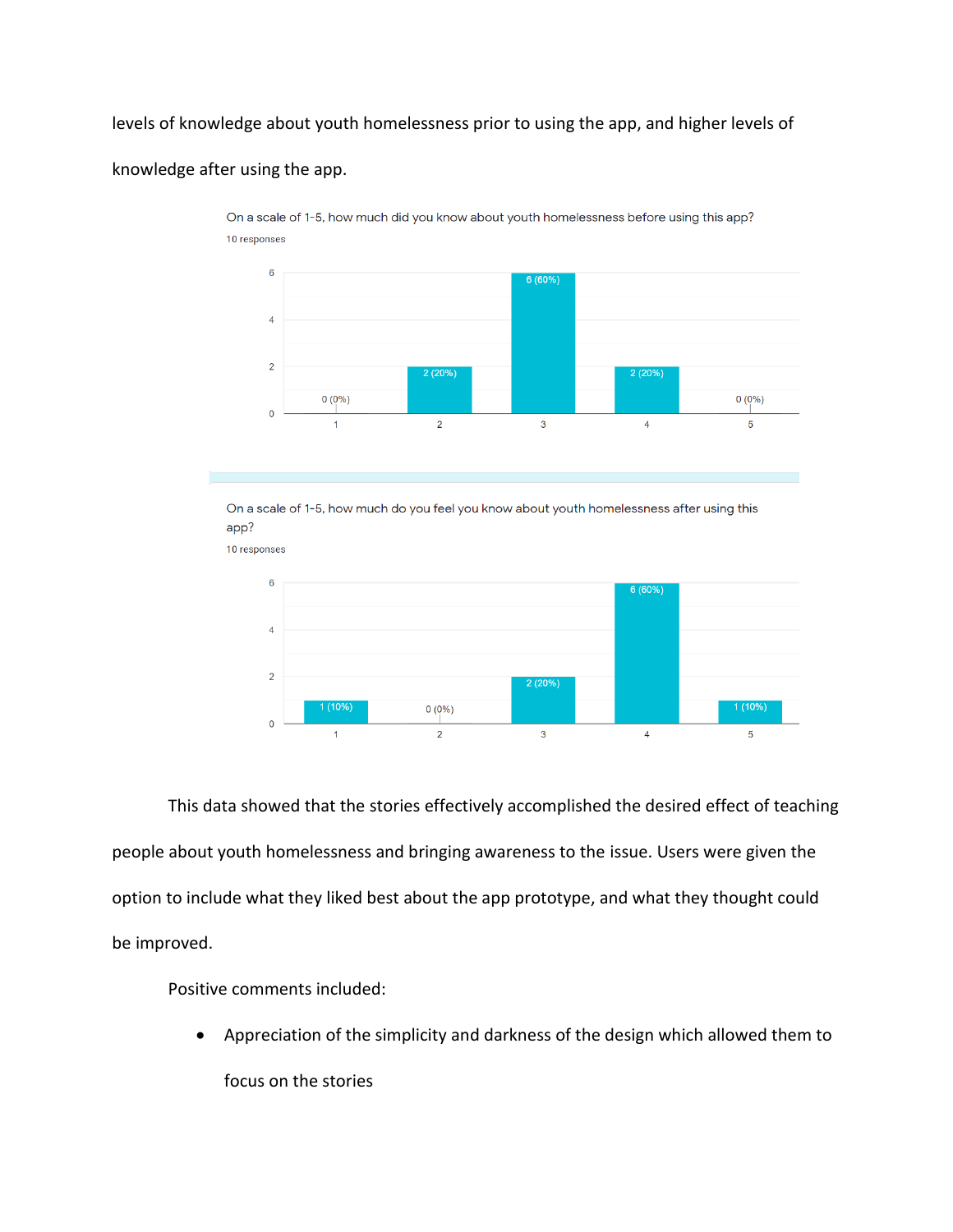- Putting a name on the story made it feel more personal and impactful
- Appreciation of the straightforward instructions and simplicity of the navigation

Suggested areas for improvement included:

- Improve quality of images and consistency of characters used between images
- Make the story move automatically to the next page after enough time has passed to read the content
- Differentiate between the "next" and "back" interactions, since they were both the same just in different spots of the screen
- Make the colors brighter so they pop more on screen
- Overall polish and attention to detail such as typos and misalignment

Some users reported difficulty navigating through the stories from page to page due to the size of the screen on their device or occasional non-responsiveness from Figma. However, these problems occurred due to the nature of prototyping software and could only be improved by coding and producing a real app instead of a prototype, so these issues were not fixable within the scope of this project.

Feedback from users about visual design informed the decisions to keep the simple, dark layout, select higher quality images for the stories, and add a color tint to images from each story to make them feel more cohesive and connected. Feedback about navigating through the app informed the decisions to add an automatic timer between story pages and utilize different methods of interaction (taps, drags, scrolls) to differentiate between tasks instead of using the same vertical drag interaction for every task.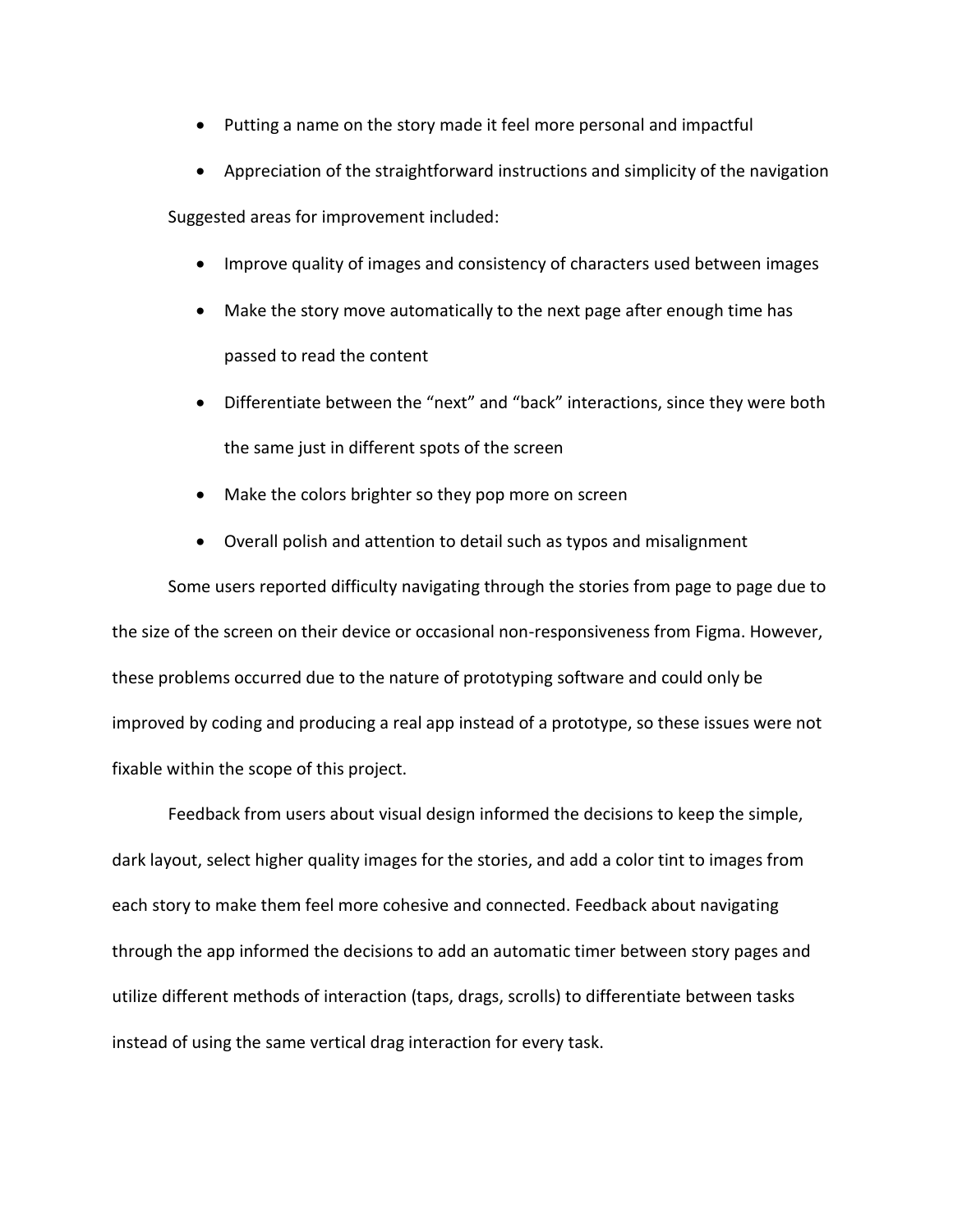## **Conclusion**

Many people are not aware of unseen homelessness is, yet it affects over four million youth and young adults in the U.S. each year (Morton, Dworsky, & Samuels, 2017). Some youth face homelessness within a family unit and have difficulty maintaining a normal lifestyle while getting access to essential resources, while others face homelessness alone. With the current COVID-19 pandemic affecting the world, the problem of homelessness in the U.S. is likely to become worse before it becomes better (Center on Budget Policy and Priorities, 2020). Before youth homelessness can be solved, our communities need to be made aware that it exists, that it is an issue that deserves to be met with compassion and kindness, and that there are many resources and ways to help individuals experiencing homelessness.

Through design thinking and research, Home teaches viewers about hidden youth homelessness and encourages an empathetic view towards homelessness. Viewers reported higher levels of knowledge about youth homelessness after interacting with Home, and felt personal connections to the stories used in the app. Usability testing and user surveys showed that Home accomplished the target goals of teaching viewers about the seriousness of youth homelessness and promoting empathy and self-reflection.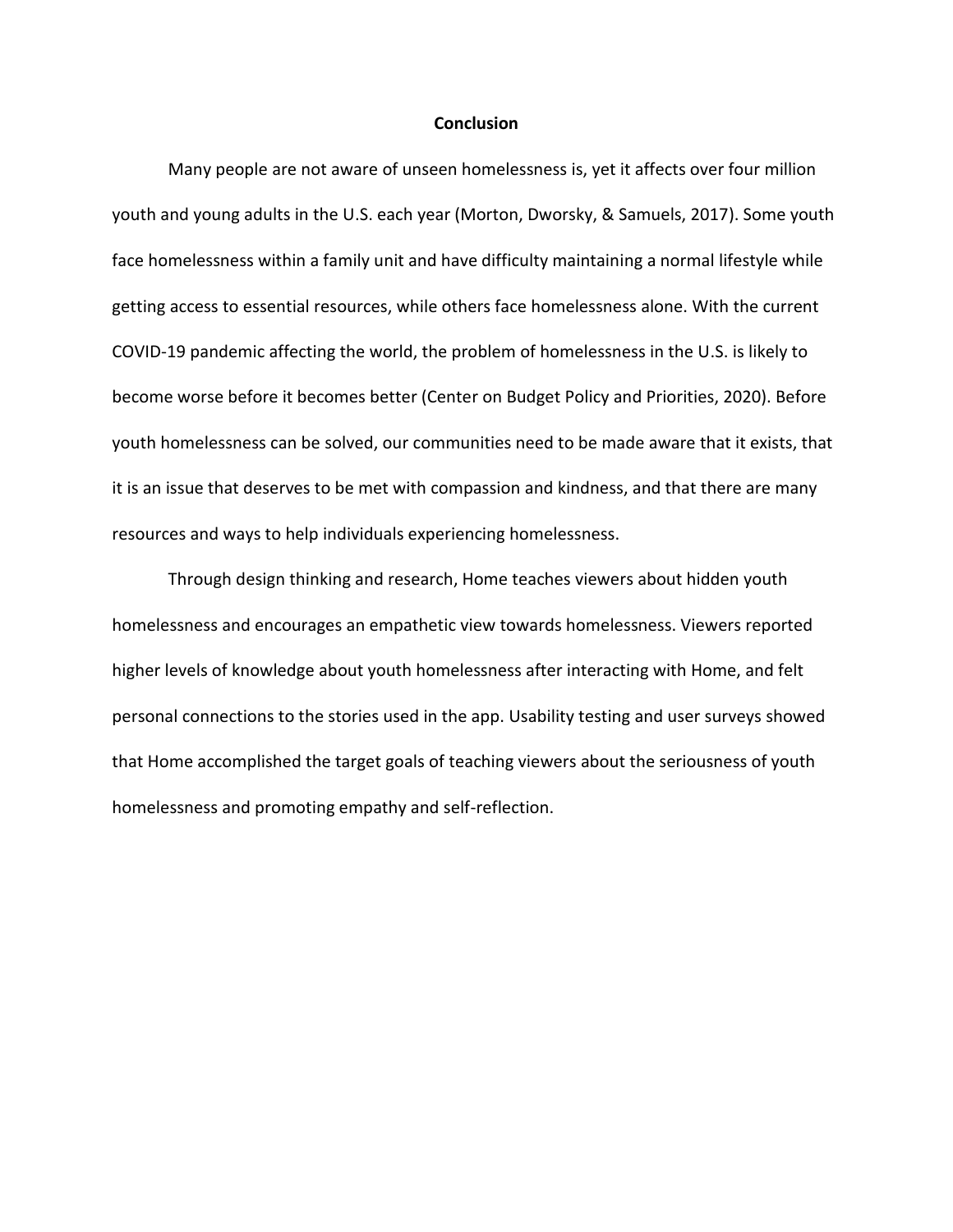## Sources

- Allen, S. (2020, October). Engaging Homelessness. Retrieved November 17, 2020, from <https://christchurchirving.com/get-connected/ministries/engaging-homelessness/>
- Baldari, C. (2016, November 02). Family Homelessness: More than Just an Issue of Housing

Affordability. Retrieved November 27, 2020, from [https://firstfocus.org/blog/family-](https://firstfocus.org/blog/family-homelessness-more-than-just-an-issue-of-housing-affordability)

[homelessness-more-than-just-an-issue-of-housing-affordability](https://firstfocus.org/blog/family-homelessness-more-than-just-an-issue-of-housing-affordability)

Center on Budget and Policy Priorities. Tracking the COVID-19 Recession's Effects on Food,

Housing, and Employment Hardships. (2020, November 20). Retrieved November 27,

2020, from https://www.cbpp.org/research/poverty-and-inequality/tracking-the-covid-

19-recessions-effects-on-food-housing-and

College student who's homeless for two months. Need some advice. (2018). Retrieved

November 17, 2020, from

[https://www.reddit.com/r/povertyfinance/comments/9555k3/college\\_student\\_whos\\_ho](https://www.reddit.com/r/povertyfinance/comments/9555k3/college_student_whos_homeless_for_two_months_need/)

meless for two months need/

Garnham, J. (2020, January 24). Muddy shoes and difficult questions: How volunteers are counting the number of homeless Texans. Retrieved November 17, 2020, from [https://www.texastribune.org/2020/01/24/how-many-homeless-texans-are-there-2020](https://www.texastribune.org/2020/01/24/how-many-homeless-texans-are-there-2020-volunteers-are-counting/) [volunteers-are-counting/](https://www.texastribune.org/2020/01/24/how-many-homeless-texans-are-there-2020-volunteers-are-counting/)

Haskett, M. E., Perlman, S., & Cowan, B. A. (2014). *Supporting Families Experiencing Homelessness Current Practices and Future Directions*. New York, NY: Springer New York. Horvath, M. (2020, October). Changing the Story of Homelessness. Retrieved November 17,

2020, from<https://invisiblepeople.tv/>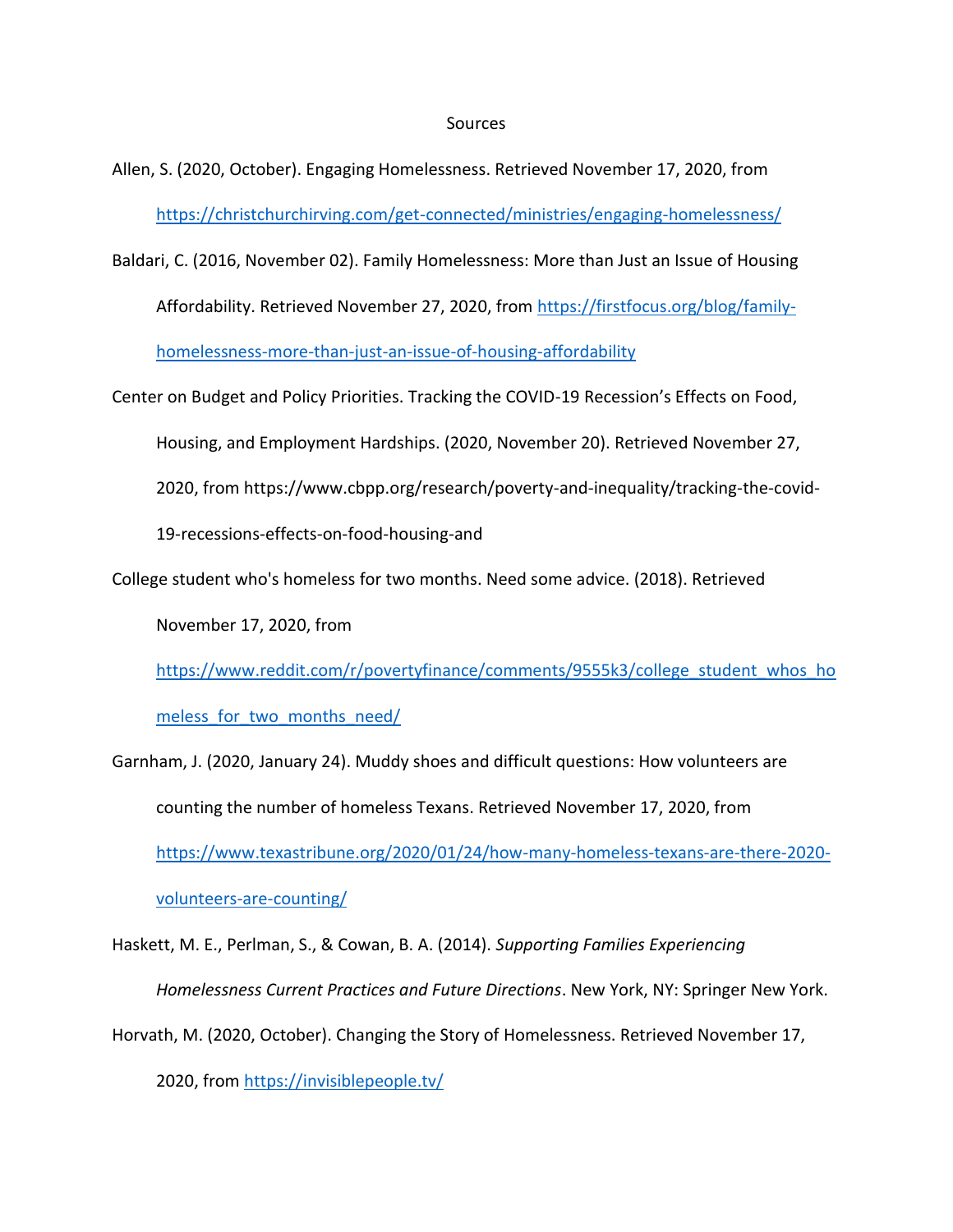Johnston, S. (2020, October 20). Personal interview [Personal interview].

The Hub. (2018, February 15). Retrieved November 17, 2020, from

<https://www.ourcalling.org/hub/>

IAMA homeless college student just making it by with the stuff on campus AMA. (2012).

Retrieved November 17, 2020, from

[https://www.reddit.com/r/IAmA/comments/p2cla/iama\\_homeless\\_college\\_student\\_just](https://www.reddit.com/r/IAmA/comments/p2cla/iama_homeless_college_student_just_making_it_by/) making it by/

Lanning, L. (2020, July). *Hidden Homelessness Campaign* [Scholarly project]. In *Behance*.

Retrieved November 17, 2020, from

[https://www.behance.net/gallery/100060679/Hidden-Homelessness-](https://www.behance.net/gallery/100060679/Hidden-Homelessness-Campaign?tracking_source=search_projects_recommended%7Chomelessness)

[Campaign?tracking\\_source=search\\_projects\\_recommended%7Chomelessness](https://www.behance.net/gallery/100060679/Hidden-Homelessness-Campaign?tracking_source=search_projects_recommended%7Chomelessness)

The Main Place Home Page. (2020). Retrieved November 17, 2020, from

<https://www.themainplaceirving.org/>

Truong, S. V. (2012). "Please Do Not Feed the Homeless:" The Role of Stereotyping and Media Framing on the Criminalization of Homelessness. *UC Santa Cruz*. ProQuest ID: Truong\_ucsc\_0036E\_10218. Merritt ID: ark:/13030/m5n29zm1. Retrieved November 27, 2020, from https://escholarship.org/uc/item/9jv4v5nw McKinney-Vento Definition – National Center for Homeless Education. (2020). Retrieved

November 17, 2020, from<https://nche.ed.gov/mckinney-vento-definition/>

Morton, M., Dworsky, A., & Samuels, G. M. (2017, January). *Missed Opportunities: Youth Homelessness in America* [Scholarly project]. In *Voices of Youth Count*. Retrieved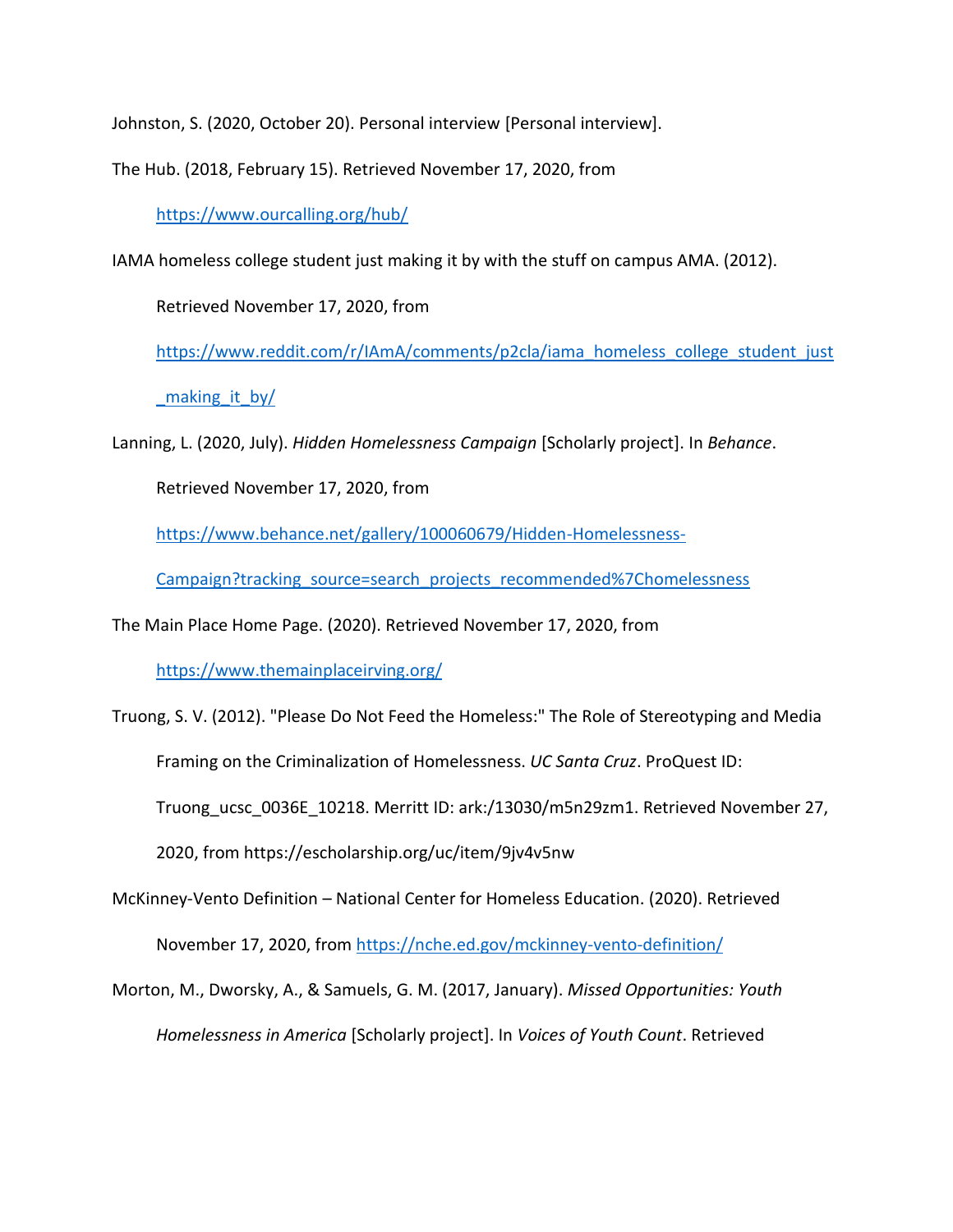November 17, 2020, from [https://voicesofyouthcount.org/wp-](https://voicesofyouthcount.org/wp-content/uploads/2017/11/VoYC-National-Estimates-Brief-Chapin-Hall-2017.pdf)

[content/uploads/2017/11/VoYC-National-Estimates-Brief-Chapin-Hall-2017.pdf](https://voicesofyouthcount.org/wp-content/uploads/2017/11/VoYC-National-Estimates-Brief-Chapin-Hall-2017.pdf)

Moses, J., & Janosko, J. (2019, September 27). *Demographic Data Project Part II: Gender and* 

*Individual Homelessness* [Scholarly project]. In *Endhomelessness.org*. Retrieved November

17, 2020, from [https://endhomelessness.org/wp-content/uploads/2019/09/DDP-Gender-](https://endhomelessness.org/wp-content/uploads/2019/09/DDP-Gender-brief-09272019-byline-single-pages.pdf)

[brief-09272019-byline-single-pages.pdf](https://endhomelessness.org/wp-content/uploads/2019/09/DDP-Gender-brief-09272019-byline-single-pages.pdf)

National Alliance to End Homelessness. *Children and Families.* (2019, January) Retrieved

November 27, 2020 from [https://endhomelessness.org/homelessness-in-america/who-](https://endhomelessness.org/homelessness-in-america/who-experiences-homelessness/children-and-families/)

[experiences-homelessness/children-and-families/](https://endhomelessness.org/homelessness-in-america/who-experiences-homelessness/children-and-families/)

National Film Board of Canada. (2015). About: Interactive Haiku. Retrieved November 17, 2020,

from [https://www.nfb.ca/interactive/interactive\\_haiku/](https://www.nfb.ca/interactive/interactive_haiku/)

Our History. (2020). Retrieved November 17, 2020, from

<https://www.themainplaceirving.org/our-history>

Real stories of youth homelessness. (2020). Retrieved November 17, 2020, from

<https://centrepoint.org.uk/youth-homelessness/real-stories>

Roy, N. S., Tomassi, G., & Moussa, R. (2015). Interactive Haiku – NFB and ARTE. Retrieved November 17, 2020, from<http://interactivehaiku.com/>

Schneider, B. (2020, July). CityLab University: Understanding Homelessness in America.

Retrieved November 27, 2020, from [https://www.bloomberg.com/news/features/2020-](https://www.bloomberg.com/news/features/2020-07-06/why-is-homelessness-such-a-problem-in-u-s-cities)

[07-06/why-is-homelessness-such-a-problem-in-u-s-cities](https://www.bloomberg.com/news/features/2020-07-06/why-is-homelessness-such-a-problem-in-u-s-cities)

United States Interagency Council on Homelessness. *Homelessness in America: Focus on* 

*Families with Children* [Scholarly project]. (2018, September). Retrieved November 17,